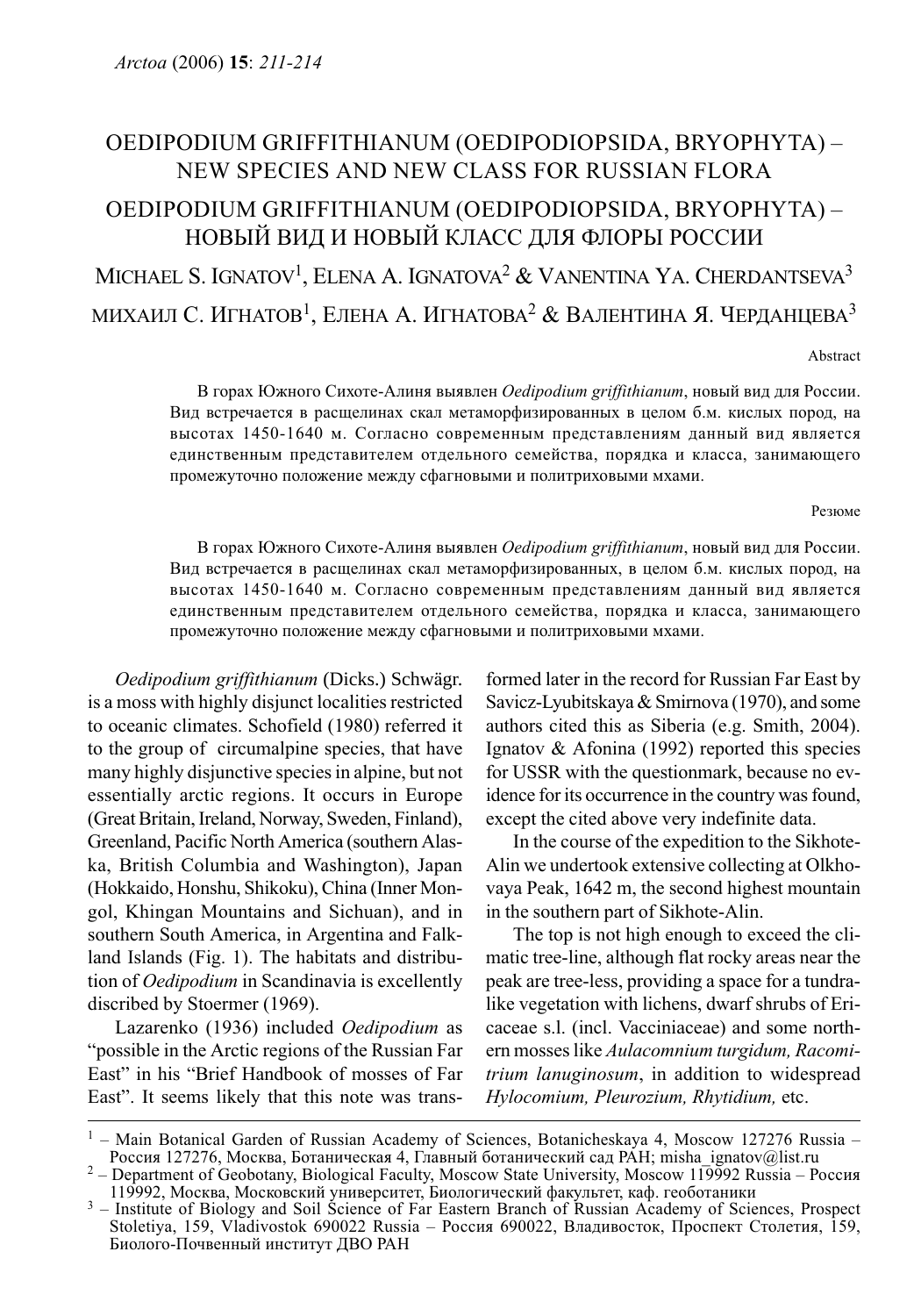

Fig. 1. World distribution of Oedipodium griffithianum (Dicks.) Schwägr., based on publications (see Literature Cited) and specimens cited in http://mobot.mobot.org/W3T/Search/mbib.html.

Oedipodium was found on a rock field immediately below the top, at about 1620 m, in three big niches among huge boulders. Associated species include Pohlia cruda, P. cf. nutans, Diplophyllum taxifolium, Schististega pennata, Sanionia uncinata. Somewhat apart from the top, Oedipodium was found in cliff crevice at 1450 m, but in this place we saw just three plants strongly compressed by surrounded mosses.

Systematic position of this species is interesting. According to Brotherus (1924), Oedipodium belongs to its own family, which is close to Splachnaceae; the strong similarity in overall habit with some Tayloria species was obviously the main reason for this placement. This systemtic position was accepted by most bryologists, and some of them even included Oedipodium in Splachnaceae (e.g. Nyholm, 1989, Lawton, 1971). Recent molecular phylogenetic studies overturned the traditional view of relationship of this species: it was found in phylogenetic tree between Sphagnum and Polytrichum, thus its absence of peristome can be considered not secondary, but primary. Goffinet & Buck (2004) segregated Oedipodium to its own class, which meet an acceptance in recent checklists, e.g. Hill & al. (2006) and floras (Crum, 2006).

Oedipodium griffithianum (Dicks.) Schwägr., Spec. Musc. Frond., suppl. 2 (1,1): 15. 1823. – Bryum griffithianum Dicks., Fasc. Pl. Crypt. Brit. 4: 8, Pl. 10, fig. 10. 1801.

Plants in small groups or moderately dense tufts, succulent, pale green when wet, dark green when dry, although youngest parts remaining pale green, with glossy spots corresponding big cells. Stems erect or adscending, short in sporophytebearing plants, са. 3 mm long, in plants with gametangia and terminal gemmae 3-12 mm long; in transverse section formed by uniform cells. Branching by innovations in places where leaves are not dense; the former easily broken off the stem. Leaves small below, larger and crowded in rosette distally, to 4.8 mm long, 3.2 mm wide; in lower part of stem look remote, but the leaf bases sometimes tightly appressed to stem, so the latter is hidden in continuous stocking of leaf bases, which however is usually unseen, as lower leaves lack chlorophyll. Leaves broadly obovate to spatulate, and often somewhat irregular in shape, rounded-obtuse, broadest at about 2/3 of leaf length in upper leaves and even more distally in lower leaves; margin plane to shallowly undulate, not recurved, entire except long, flexuose cilia; cilia mostly in proximal 1/5 of leaf, but in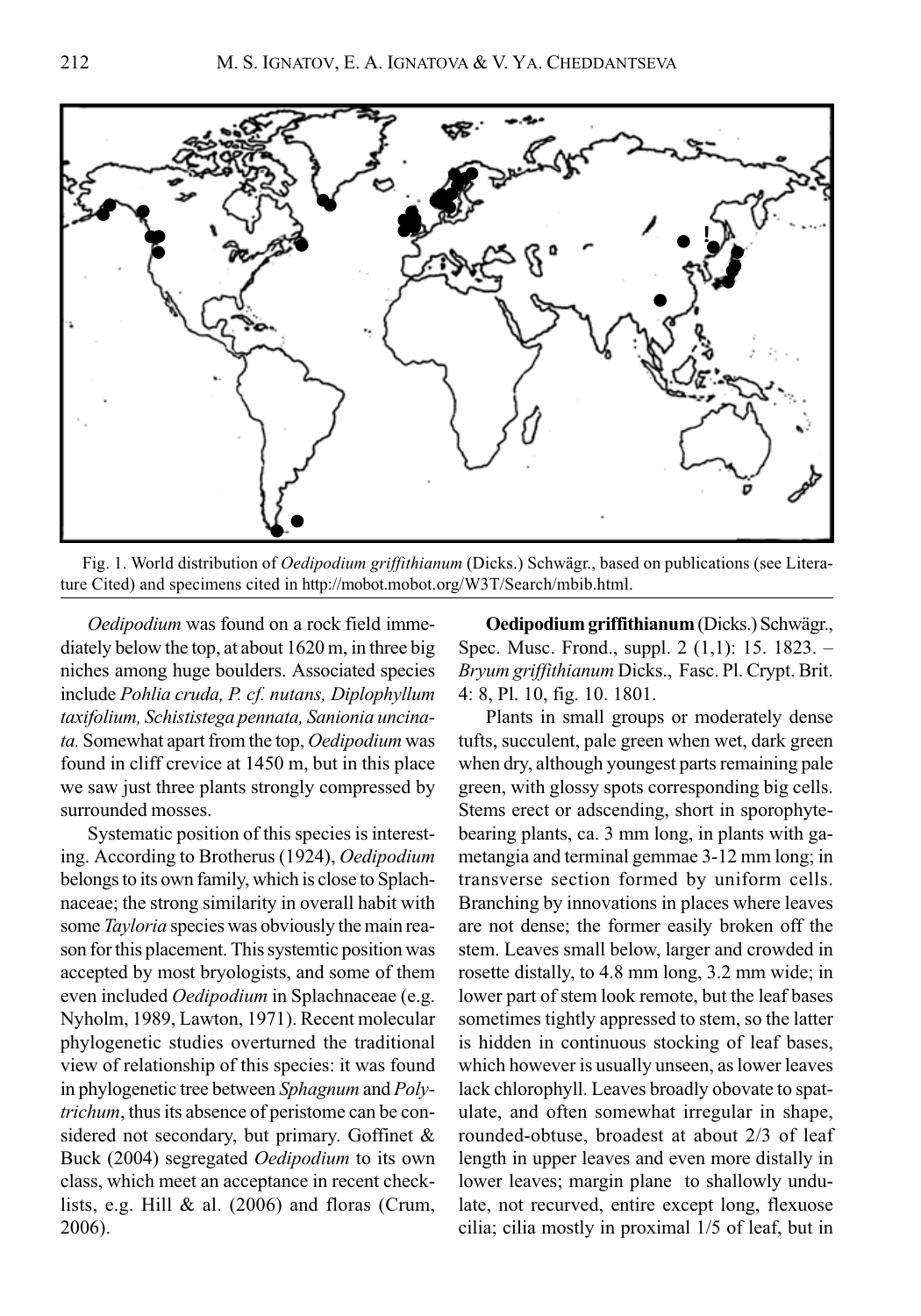

Fig. 2. Oedipodium griffithianum (Dicks.) Schwägr. (from Primorsky Territory, Ignatov, Ignatova & Cherdantseva  $\# 06-2700$ , MHA);  $1 -$ stoma;  $2 -$ capsule, wet;  $3-4 -$ capsules, dry;  $5-6 -$ habit;  $7-8 -$ gemmae;  $9 -$ plan with sporophyte, wet; 10 – leaf transverse section; 11 – stem with young subterminal shoot, leaves mostly remove; 12- 14 – leaves; 15 – basal lead cells with ciliae; 16-17 – median laminal cells. Scale bars: 5 mm – for 5-7, 9; 2 mm – for 2-4; 1 mm – for 12-14; 0.5 mm – for 11; 300 μm – for 15; 200 μm – for 8, 10, 16; 100 μm – for 1, 17.

small leaves they are scattered all around the margin; also cilia are usually present on abaxial costa at leaf base; cilia one cell wide, with transverse and oblique partitions between cells, unbranched, up to 8-10 μm wide, 0.3-0.7(-1.0) mm long. Costa single, reaching usually the level slightly above the braodest place in leaf, broader to base, filling 1/4-1/2 in basal portion. Laminal cells thin but firm-walled, round to ovate, 35-65 mm, covered by very small granulose papillae, distincltly collenchimatous, marginal cells quadrate to short rectangular, towards the base elongate-rectangular.